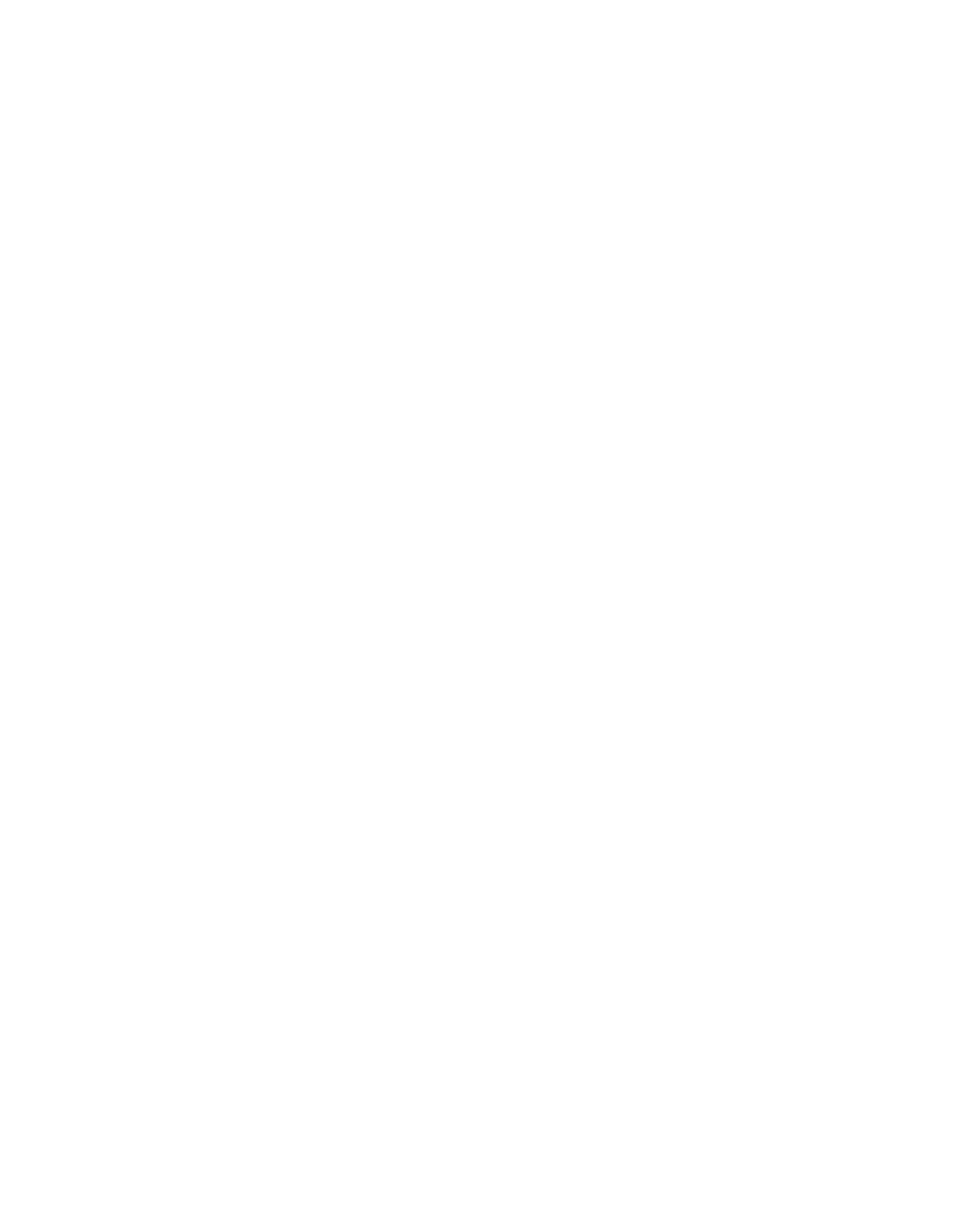

## **Table of Contents**

| Protect Today's Electric Grid and Enhance Preparedness for Disruptions 9<br>1. |
|--------------------------------------------------------------------------------|
| Manage Contingencies and Enhance Response and Recovery Efforts 11<br>2.        |
| Build a More Secure and Resilient Future Electric Grid 13<br>3.                |
|                                                                                |
|                                                                                |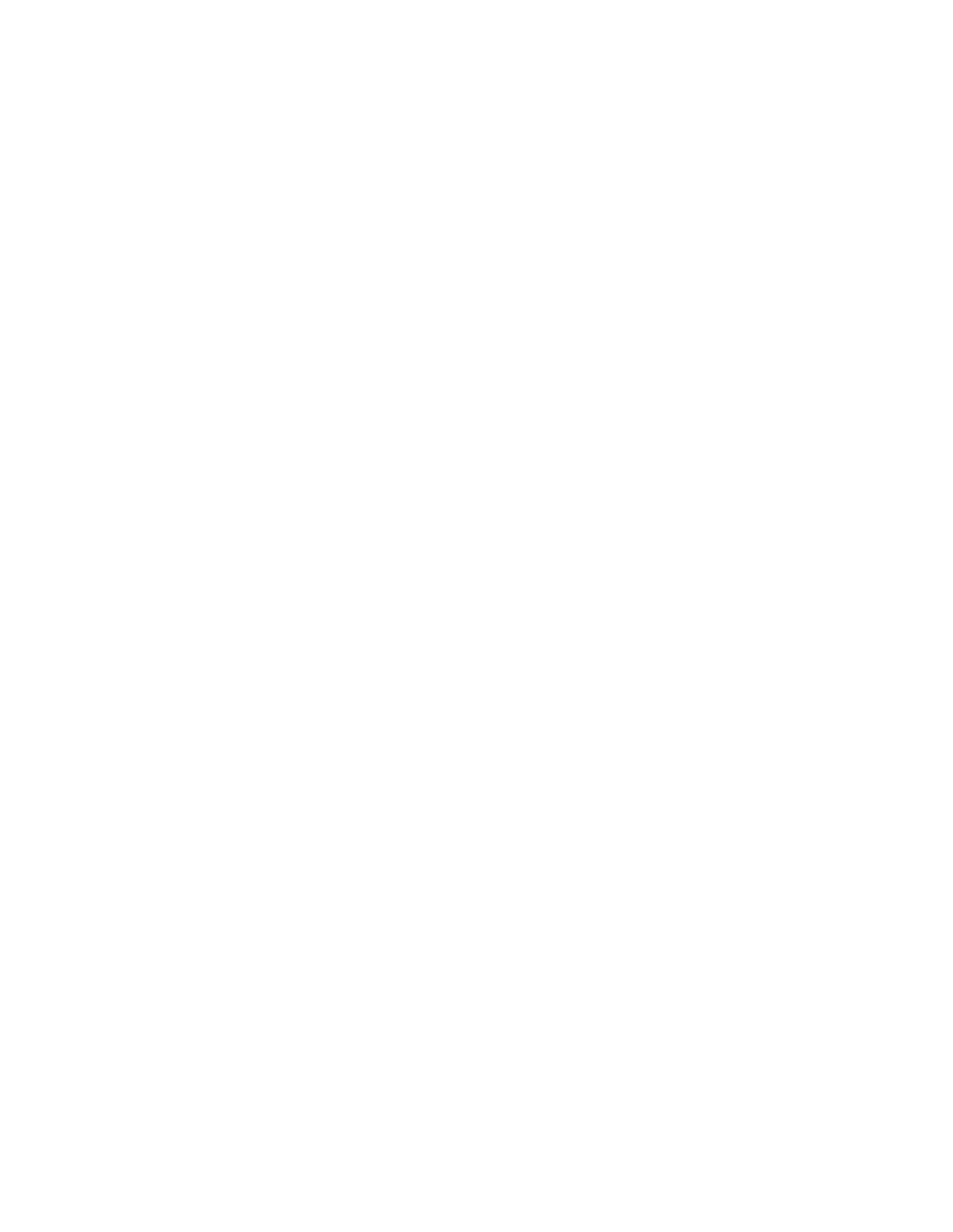## **Executive Summary**

This *Joint United States-Canada Electric Grid Security and Resilience Strategy* (Strategy) is a collaborative effort between the Federal Governments of the United States and Canada and is intended to strengthen the security and resilience of the U.S. and Canadian electric grid from all adversarial, technological, and natural hazards and threats. The Strategy addresses the vulnerabilities of the two countries' respective and shared electric grid infrastructure, not only as an energy security concern, but for reasons of national security. This joint Strategy relies on the existing strong bilateral collaboration between the United States and Canada, and reflects a joint commitment to enhance a shared approach to risk management for the electric grid. It also articulates a common vision of the future electric grid that depends on effective and expanded collaboration among those who own, operate, protect, and rely on the electric grid. Because the electric grid is complex, vital to the functioning of modern society, and dependent on other infrastructure for its function, the United States and Canada developed the Strategy under the shared principle that security and resilience require increasingly collaborative efforts and shared approaches to risk management.

The Strategy envisions a secure and resilient electric grid that is able to withstand hazards and recover efficiently from disruptions. In pursuit of this goal, the Strategy organizes joint approaches to protect today's electric grid, manage contingencies by enhancing response and recovery capabilities, and cultivate a more secure and resilient future electric grid. As an expression of shared intent and approach, the Strategy organizes joint efforts to manage current and future security challenges.

Three strategic goals underpin the effort to strengthen the security and resilience of the electric grid:

- **Protect Today's Electric Grid and Enhance Preparedness:** A secure and resilient electric grid that protects system assets and critical functions and is able to withstand and recover rapidly from disruptions is a priority for the governments of both the United States and Canada.
- **Manage Contingencies and Enhance Response and Recovery Efforts:** The Strategy sets out a shared approach for enhancing continuity and response capabilities, supporting mutual aid arrangements such as cyber mutual assistance across a diverse set of stakeholders, understanding interdependencies, and expanding available tools for recovery and rebuilding.
- **Build a More Secure and Resilient Future Electric Grid:** The United States and Canada are working to build a more secure and resilient electric grid that is responsive to a variety of threats, hazards, and vulnerabilities. To achieve this, the electric grid will need to be more flexible and agile, with an architecture into which new technologies may be readily incorporated.

The Strategy will be implemented in accordance with forthcoming U.S. and Canadian Action Plans, which will each detail specific steps and milestones for achieving the Strategy's goals within their respective countries. These documents are intended to guide future activity within areas of Federal jurisdiction, with full respect for the different jurisdictional authorities in both countries. The Strategy is not intended to, nor does it, create any binding obligations under international law.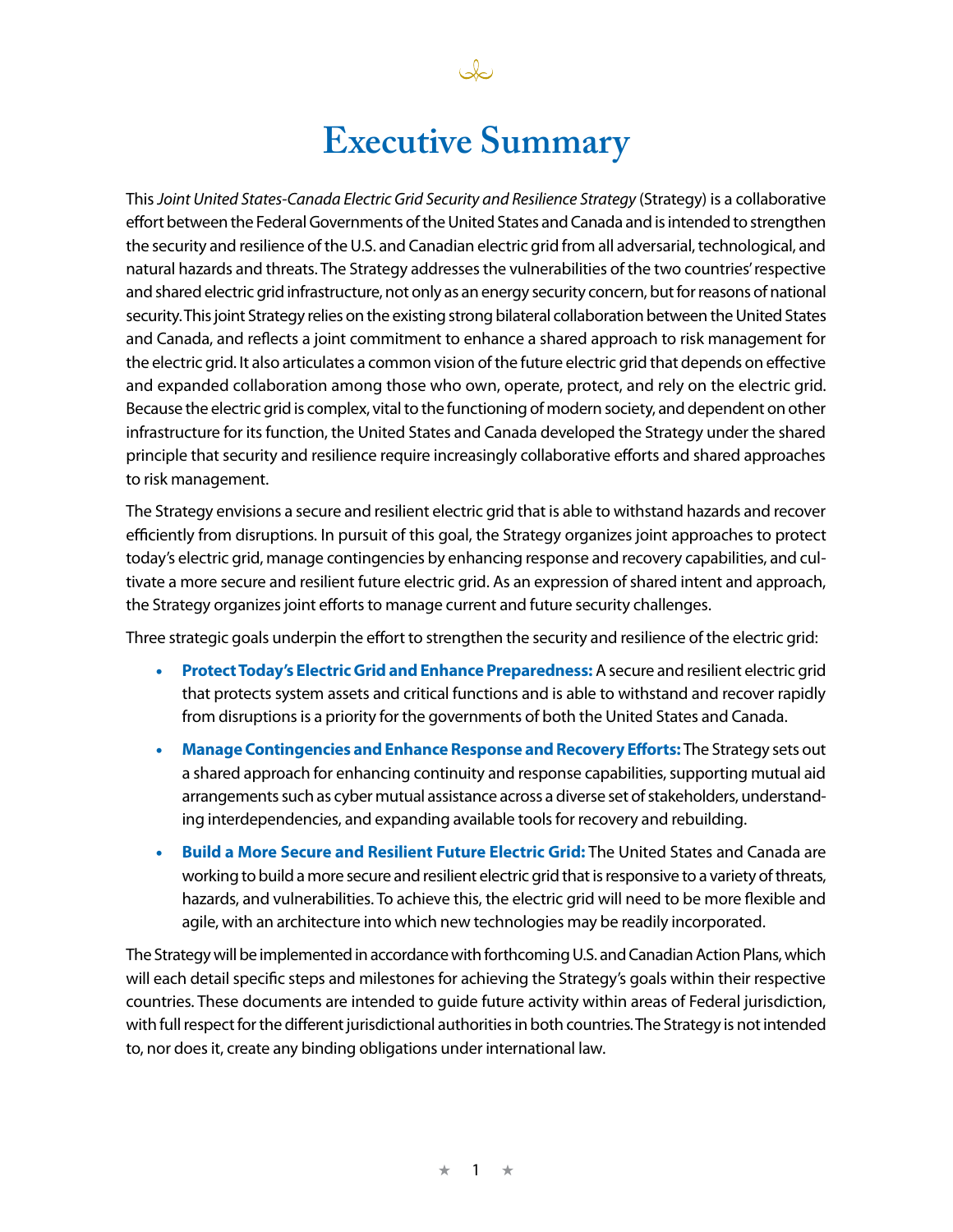#### **JOINT UNITED STATES-CANADA ELECTRIC GRID SECURITY AND RESILIENCE STRATEGY**

Implementation will occur in consultation with state and provincial governments, regulators, and utilities, where applicable, and will require the sustained, coordinated, and complementary efforts of individuals and groups from both countries, including many who contributed to the development of the Strategy, such as private sector partners, policy makers, and the public. The two countries' common effort to strengthen the security and resilience of the electric grid is imperative for both governments and all who depend on this critical asset.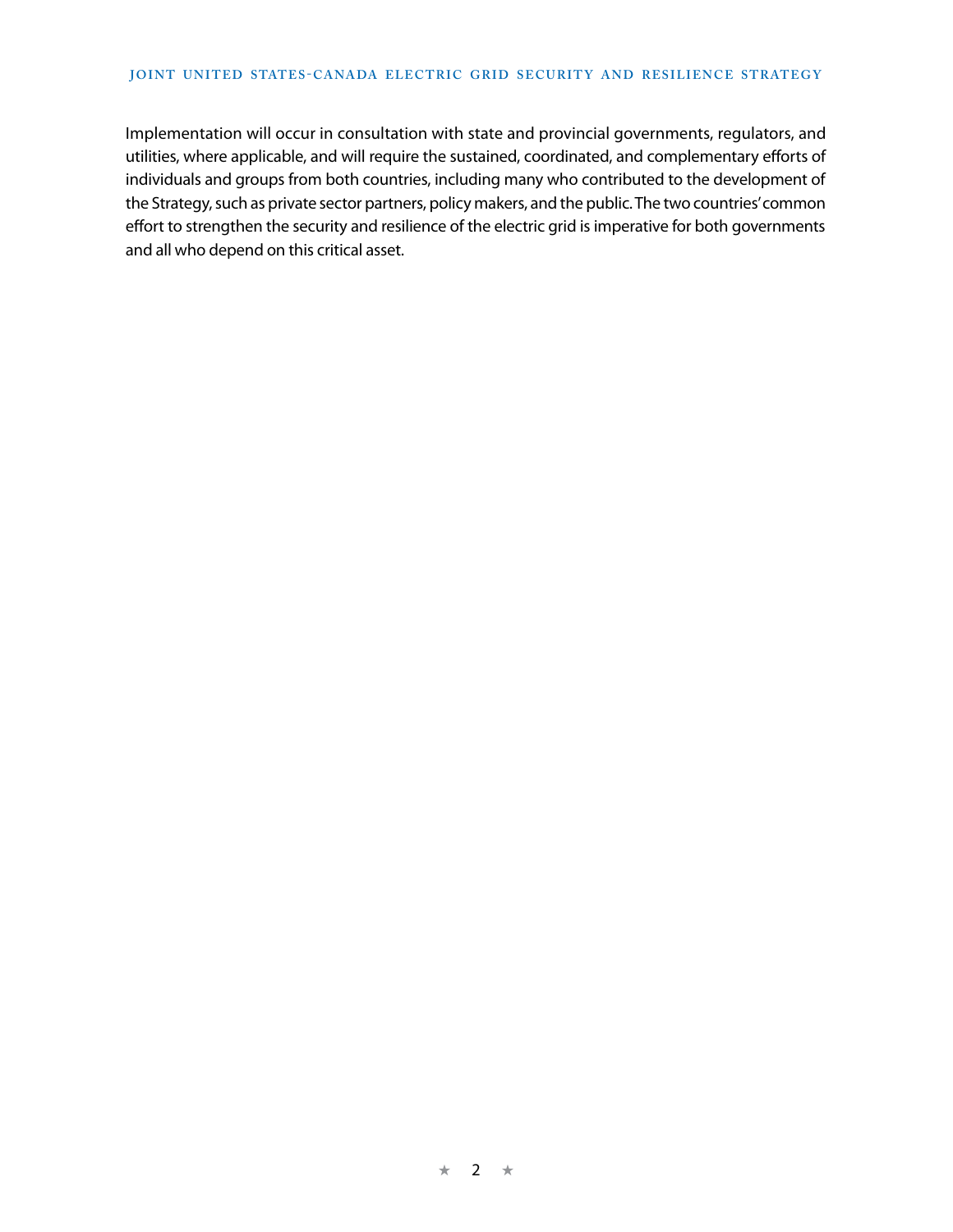### **Introduction**

This *Joint United States-Canada Electric Grid Security and Resilience Strategy* (Strategy) is a collaborative effort between the Federal Governments of the United States and Canada and is intended to strengthen the security and resilience of the U.S. and Canadian electric grid from all adversarial, technological, and natural hazards and threats. The Strategy addresses the vulnerabilities of the two countries' respective and shared electric grid infrastructure, not only as an energy security concern, but for reasons of national security. This joint Strategy relies on the existing strong bilateral collaboration between the United States and Canada and reflects a joint commitment to enhance a shared approach to risk management for the electric grid. It also articulates a common vision of the future electric grid that depends on effective and expanded collaboration among those who own, operate, protect, and rely on the electric grid. Because the electric grid is complex, vital to the functioning of modern society, and dependent on other infrastructure for its function, the United States and Canada developed the Strategy under the shared principle that security and resilience requires increasingly collaborative efforts and shared approaches to risk management.

The Strategy envisions a secure and resilient electric grid that is able to withstand hazards and recover efficiently from disruptions. In pursuit of this goal, the Strategy organizes joint approaches to protect today's grid, manage contingencies by enhancing response and recovery capabilities, and cultivate a more secure and resilient future grid. As an expression of shared intent and approach, the Strategy organizes joint efforts to manage current and future security challenges.

The strategic environment facing the system assets and critical functions of the U.S. and Canadian electric grid is complex and dynamic. The electric grid in the United States and Canada is made up of interconnected Federal, territorial, municipal, co-operative, and investor-owned and operated utilities. The Strategy reflects that different types of utilities have variable levels of resources and require different approaches to, and support for, risk-based decision-making. At a systems level, generation, transmission, and distribution are the critical functions of the electric grid, and owners and operators share the primary responsibilities for the continued operation and security of these functions. Owners and operators are also responsible for implementing mitigation and protection measures to improve security and for leading response and restoration efforts. At the same time the electric grid has evolved to incorporate new forms of generation and energy sources.

Policy and regulatory authorities in both the United States and Canada play a crucial role in establishing reliability and security standards and working with public and private partners to ensure electric grid security and resilience. New threats, hazards, and vulnerabilities continue to emerge even as we improve our abilities to respond to and recover from incidents and work to prevent, protect against, and mitigate potential consequences of future incidents. The United States and Canada share priorities to reduce the systemic risk to the electric grid through combined and aligned organizational, technical, and policy efforts across the public and private sector.

The electric grid serves as both a vital function of society and an essential aspect of national security. Extended electric outages can have severe consequences for national defense, communications, water and waste water, health care, emergency management, and transportation, among other critical services.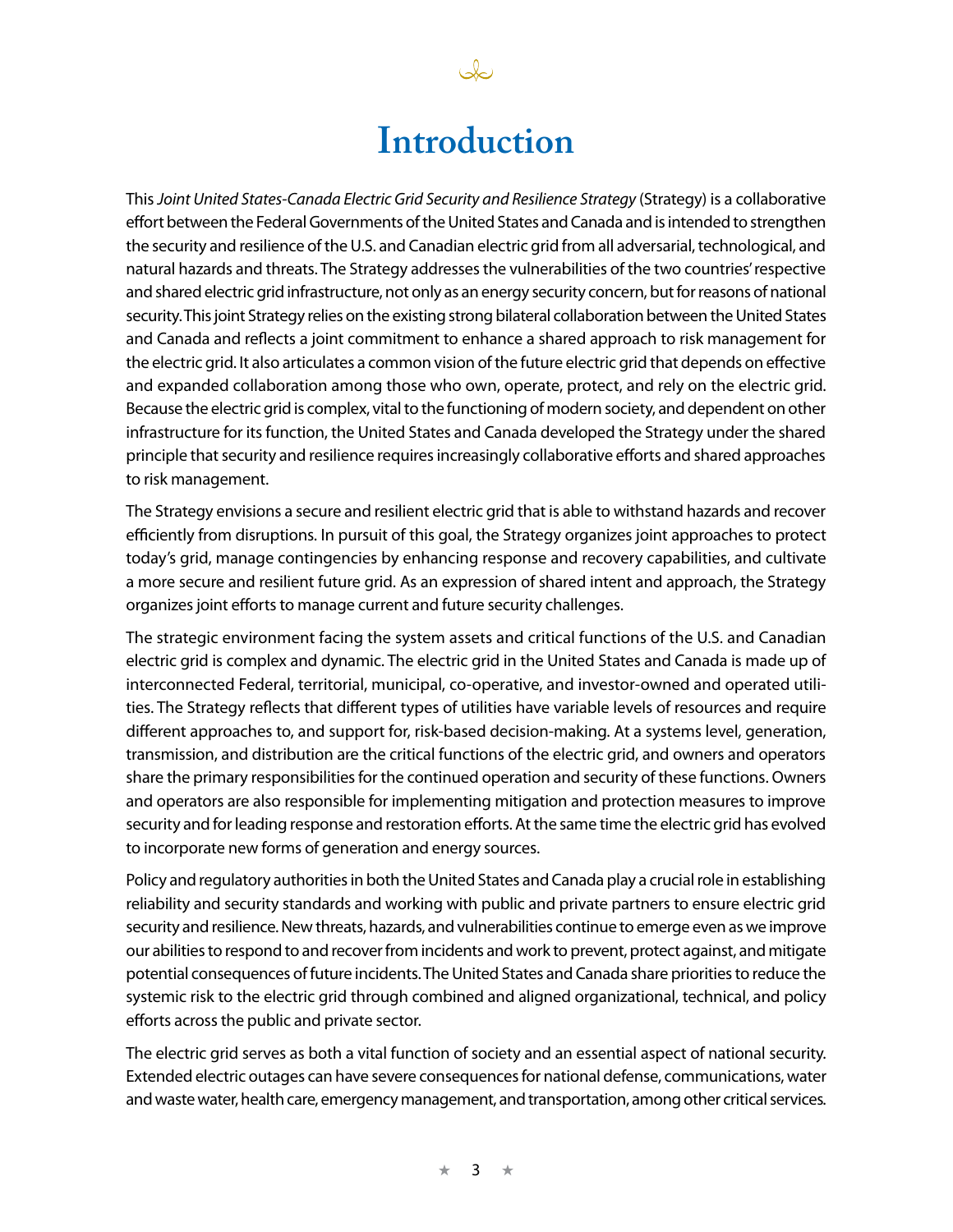Past incidents have demonstrated the cascading impacts posed by interdependencies, by highlighting ways that the electric grid depends on other sectors, including the communications infrastructure and information systems. Natural events are just one of many hazards to the electric grid and the critical services it supports. Superstorm Sandy in 2012 crippled much of the State of New Jersey's energy infrastructure; flooded operation centers for the New York City transit system; and damaged backup power systems, emergency power generation capabilities, and computer-based train operations for a major transit system, which halted movements of people and goods. The 2003 North Eastern Blackout, which began initially with power lines in contact with tree branches, was magnified by a series of cascading computer failures that affected airline operations, the financial and banking sector, blood and potable water supplies, and other critical services. Compounding effects, such as increasing trends for extreme weather as climate continues to change, may have far-reaching implications for the security and reliability of electric grid operations.

Although the lessons learned from these events have led to improvements in system reliability and advancements in modeling, microgrids, and energy storage solutions, governments and electric grid owners and operators face a new and evolving set of threats, hazards, and vulnerabilities, some of which are cyber-enabled. At the same time, the electric grid's resilience increasingly depends on the security of the information technology systems that support it. Technological advances within the electric grid improve reliability and capacity by removing or mitigating vulnerabilities such as the potential for human error, but they can also introduce new vulnerabilities when redundancy is reduced or additional means of cyber and physical access are added. This changing system architecture allows for more efficient management of the electric grid, but may also make the electric grid more vulnerable to technical disruptions and cyber threats, and requires a new focus on technological implementation in the context of risk management.

Policy makers in the United States and Canada understand and value the benefits derived from their shared environmental and security goals and the infrastructure that underpins both countries' economies. Further, the United States and Canada have a long history of cross-border collaboration to optimize the use of electricity-generation assets on both sides and improve the reliability and efficiency of the electric grid. This Strategy represents continued emphasis on international, cross-sector, and publicprivate collaboration to ensure a secure and resilient U.S. and Canadian electric grid.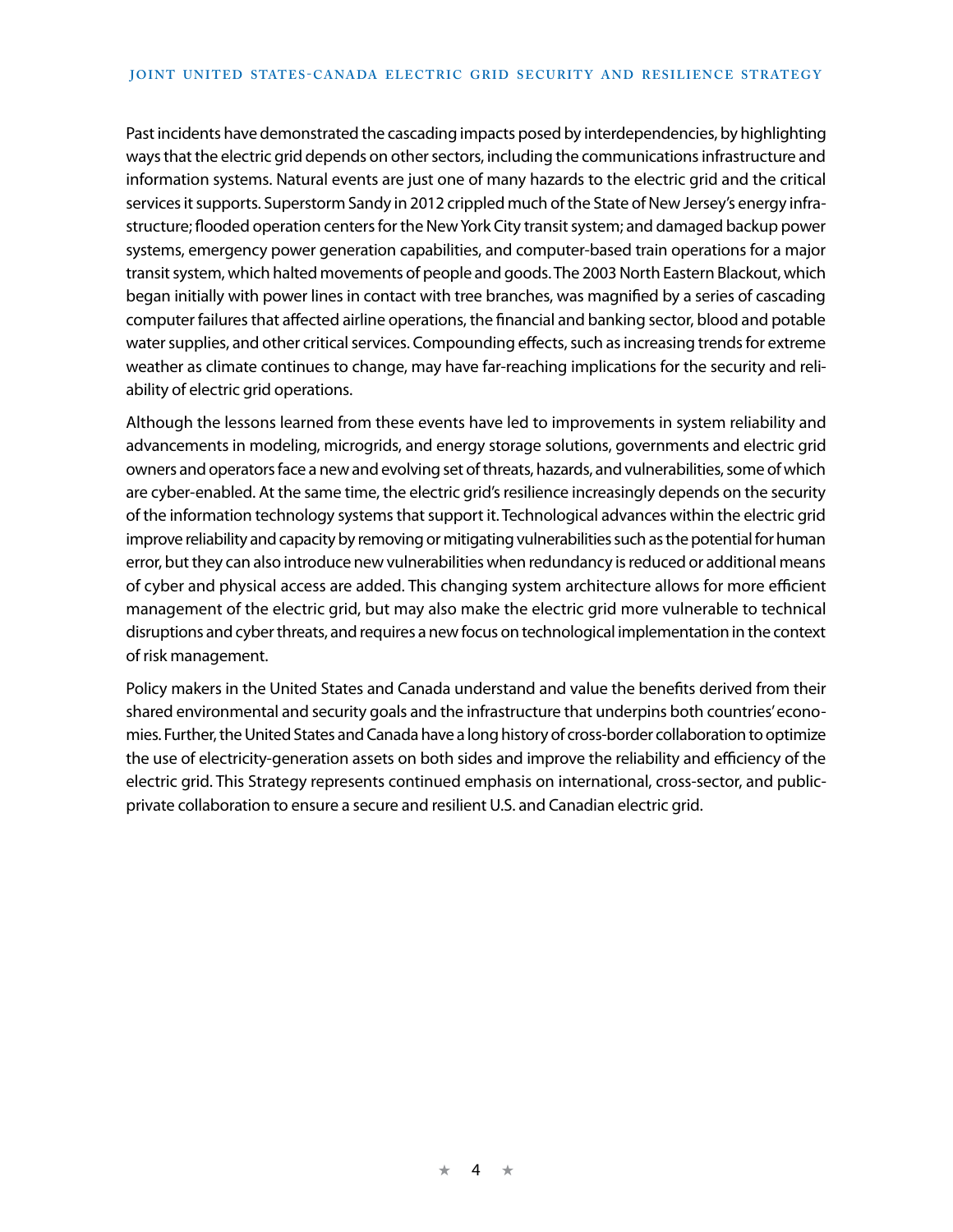## **Strategic Goals**

 $Q$ 

The three high-level goals of this Strategy are as follows:

- Protect Today's Electric Grid and Enhance Preparedness;
- Manage Contingencies and Enhance Response and Recovery Efforts; and
- Build a More Secure and Resilient Future Electric Grid.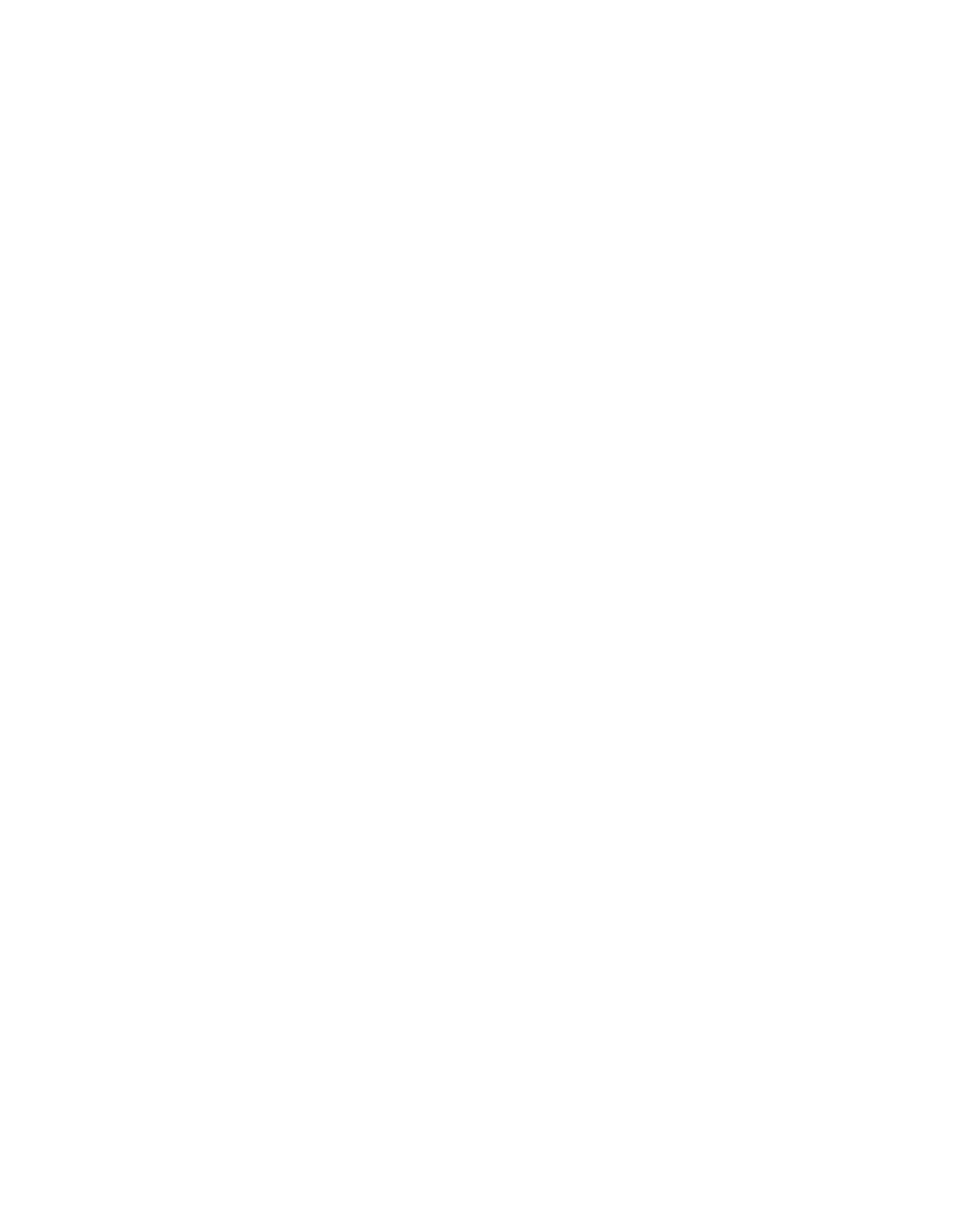## **Development of the Strategy**

In March 2016, U.S. President Barack Obama and Canadian Prime Minister Justin Trudeau issued the "U.S.- Canada Joint Statement on Climate, Energy, and Arctic Leadership." In the statement, they pledged to enhance efforts to"[d]evelop a joint U.S.-Canadian strategy for strengthening the security and resilience of the North American electricity grid [and to] work together to strengthen the security and resilience of the electric grid, including against the growing threat from cyber-attacks and climate change impacts." The Canadian Government and U.S. Government established an interagency, bilateral Policy Committee to review past and current efforts to complete this objective.

Representatives from the following departments and others responsible for energy, security, safety, and defense coordinated their efforts to develop this Strategy:

- U.S. Department of Energy
- U.S. Department of Homeland Security
- Natural Resources Canada
- Public Safety Canada

Throughout the Strategy's development, these representatives benefited from the support of and input from many additional departments, agencies, and stakeholders, including the Electricity Subsector Coordinating Council and the Energy and Utilities Sector Network.

The executive-level commitment of both Governments builds on other complementary efforts that have resulted in the *Canada-United States Action Plan for Critical Infrastructure* (2010) and the United States' Quadrennial Energy Review (QER), which stems from the U.S. Climate Action Plan (June 2013). The second installment of the QER will address the electric system, from power generation to end-use, for the electric grid of the 21st century.

The interagency, bilateral Policy Committee sought and incorporated public feedback on several versions of this Strategy through the U.S. Federal Register as well as through two interagency workshops. The Policy Committee made practical, analytically based recommendations for the Federal Governments of Canada and the United States to work with partners to achieve the goals of this Strategy.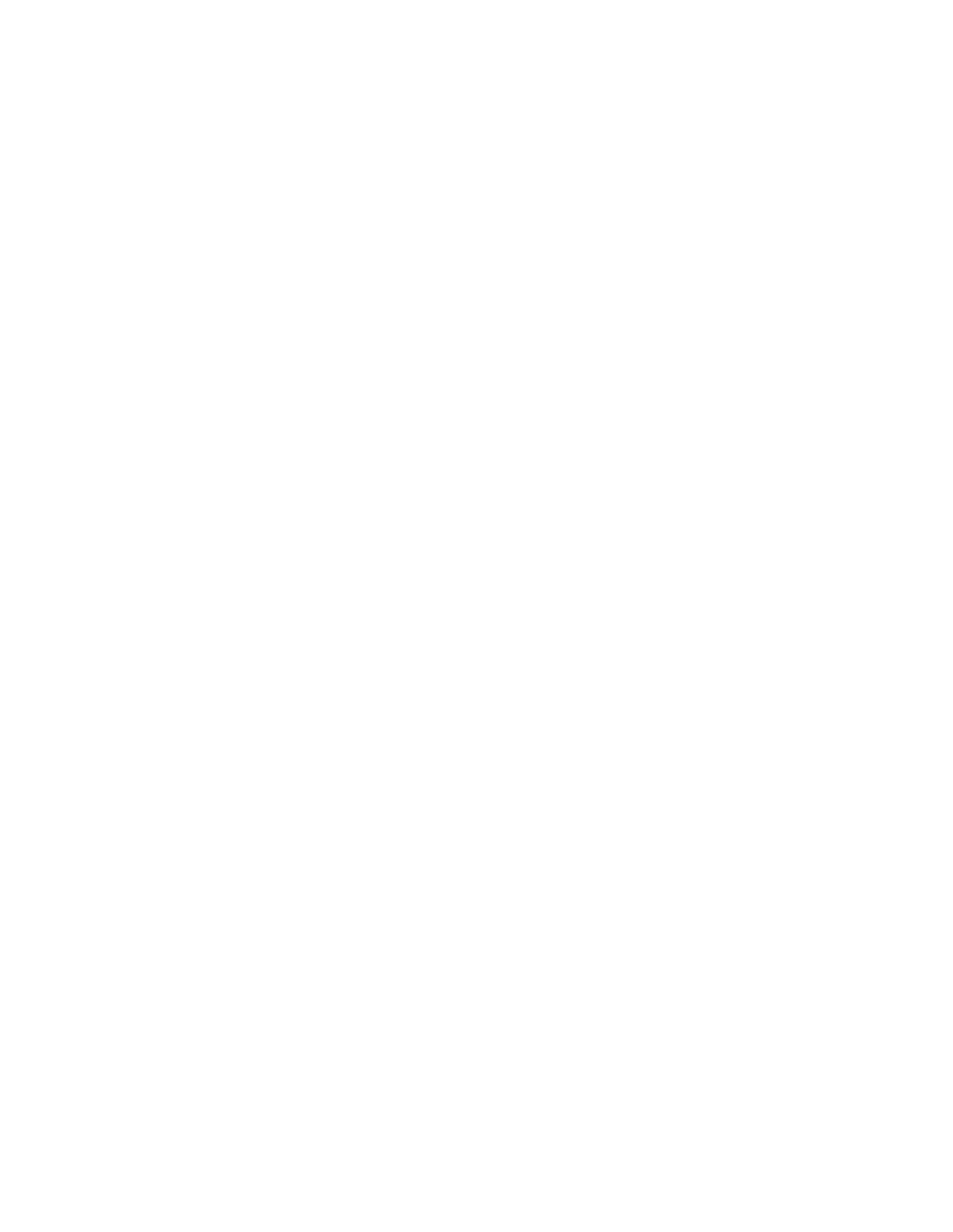Ja

The Strategy will be implemented in accordance with forthcoming U.S. and Canadian Action Plans, which will each detail specific steps and milestones for achieving the Strategy's goals within their respective countries. These documents are intended to guide future activity within areas of Federal jurisdiction, with full respect for the different jurisdictional authorities in both countries. The Strategy is not intended to, nor does it, create any binding obligations under international law.

Implementation will occur in consultation with state and provincial governments, regulators, and utilities, where applicable, and will require the sustained, coordinated, and complementary efforts of individuals and groups from both countries, including many who contributed to the development of the Strategy, such as private sector partners, policy makers, and the public. The two countries' common effort to strengthen the security and resilience of the electric grid is imperative for both governments and all who depend on this critical asset.

Iterations and future development will be guided by each country's Action Plan. The Strategy sets the groundwork upon which to build future activity, just as the following multiple prior efforts informed this strategy:

- Canada's National Strategy for Critical Infrastructure (2009) and Action Plan for Critical Infrastructure (2014–2017);
- U.S. Presidential Policy Directive (PPD) 8, "National Preparedness" (2011); PPD 21, "Critical Infrastructure Security and Resilience" (2013); and PPD 41, "United States Cyber Incident Coordination" (2016);
- U.S. Executive Order 13636, "Improving Critical Infrastructure Cybersecurity," and Executive Order 13653, "Preparing the United States for the Impacts of Climate Change" (2013);
- U.S.*National Space Weather Strategy* and *National Space Weather Action Plan* (2015); and
- Canada's *Fundamentals of Cyber Security for Canada's Critical Infrastructure Community* (2016).

#### **1. Protect Today's Electric Grid and Enhance Preparedness**

A secure and resilient electric grid that protects system assets and critical functions and is able to withstand and recover rapidly from disruptions is a priority for the governments of both the United States and Canada. To achieve the goal of protecting today's grid, private sector entities as well as Federal, state, provincial, tribal/indigenous, territorial, and local governments must coordinate their activities through timely and effective information sharing. Information sharing is crucial for ensuring electric grid security and must involve Federal Government departments and agencies, industry owners, operators, thirdparty participants from the private and public sector, and other key stakeholders who would benefit from actionable threat, hazard, and vulnerability information. Further, information sharing across and within these groups must be timely and effective to facilitate prudent, efficient, evidence-based investments in the electric grid's security.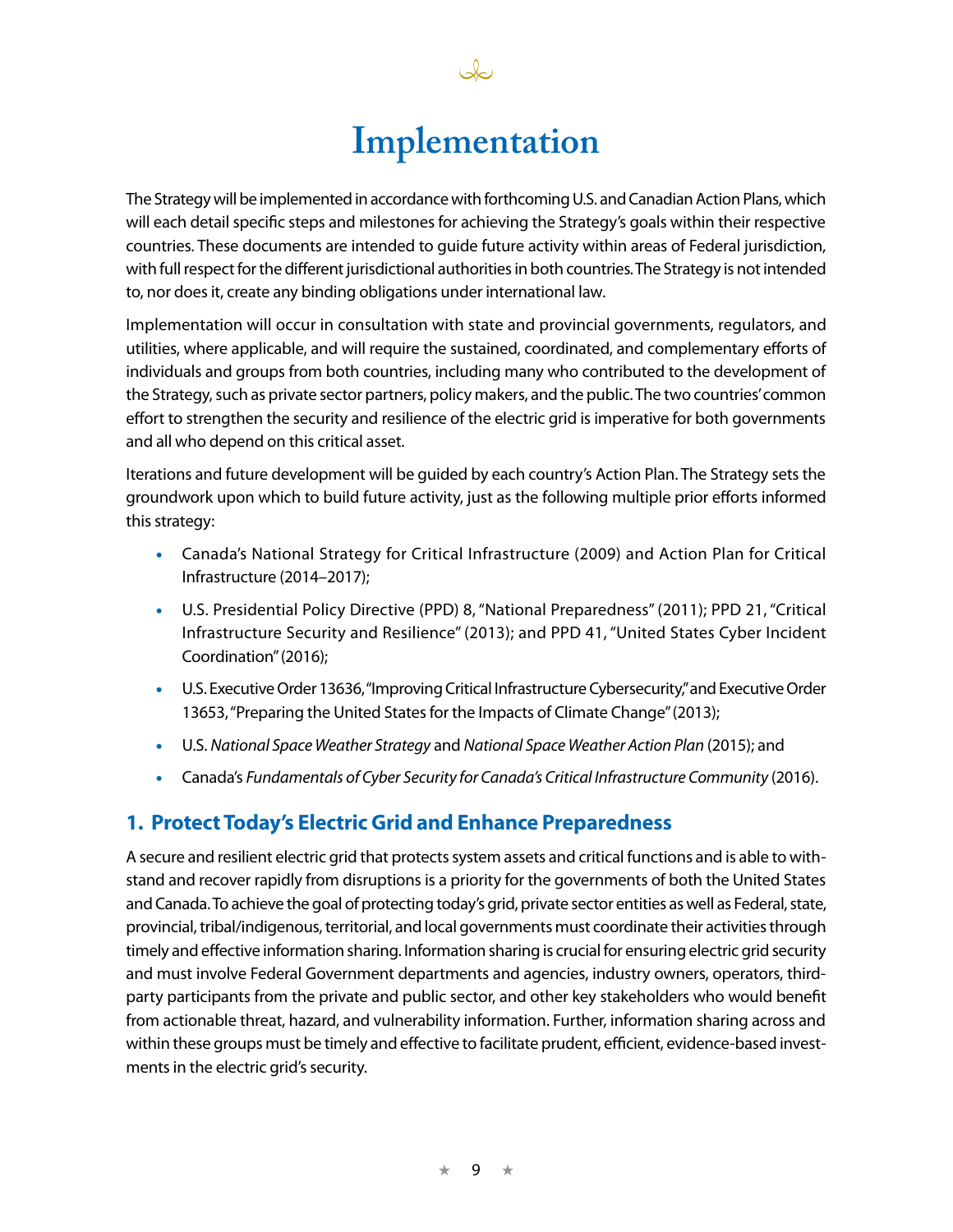Protecting against and mitigating cyber and physical risks to the electric grid in a prioritized manner requires that public and private sector partners continue to work together to: improve their joint understanding of threats, hazards, vulnerabilities, and consequences; prioritize protection and mitigation efforts; build and validate response capabilities and investigate threats; and enhance the current performance of the electric grid and dependent systems.

Isolated or complex events with cascading effects that take place in either country can have major consequences for both the United States' and Canada's electric grids and adversely affect national security, economic stability, and public health and safety. Securing and encouraging investments in risk reduction in the existing electric grid and against such consequences is central to the joint and respective national security goals of the United States and Canada. The United States and Canada will strengthen interactions between regulatory structures and operational requirements and augment current incentives to encourage investment in protective measures for both persistent risks and outlier events.

Ensuring the security and resilience of the electric grid requires analyzing system vulnerabilities, including interdependencies, to identify risk management priorities. These measures will improve the electric grid's physical security and cybersecurity and accelerate the restoration of electricity after disruptions.

The United States and Canada will pursue the following objectives to achieve the strategic goal of protecting today's electric grid and enhancing preparedness:

- **1.1 Enhance Information Sharing:** Measures to improve security and resilience rely on timely and effective information sharing across and within governments and industry. The United States and Canada will enhance information sharing across and within governments and industry with partners who own, operate, protect, and rely on the electric grid. We will build organizational capacity to manage risks jointly and establish clear roles and responsibilities for communicating risks and other information to each other and the public. Further, we will develop timely and effective responses to critical threat, hazard, and vulnerability information, including tactical and strategic intelligence data.
- **1.2 Coordinate and Improve Forensic, Law Enforcement, and Protection Capabilities:** Federal Government departments and agencies play an essential role in identifying threats to the electric grid. In a dynamic threat environment, the continued improvement of tools and methods to discern threats more effectively is critical. The United States and Canada will coordinate and improve processes for detecting, monitoring, analyzing, reporting, investigating, and mitigating threats to the electric grid. We will also improve coordination between responsible government departments and agencies and electric grid owners and operators to defend the electric grid.
- **1.3 Protect against Major Isolated and Cascading Events:** Protection of the electric grid against major events necessitates prudent investments, robust designs, and an all-hazards—adversarial, natural, and technological—risk approach to understanding system performance vulnerabilities across generation, transmission, and distribution systems. The United States and Canada will continue to work in coordination with owners, operators, and other stakeholders to protect and harden existing features of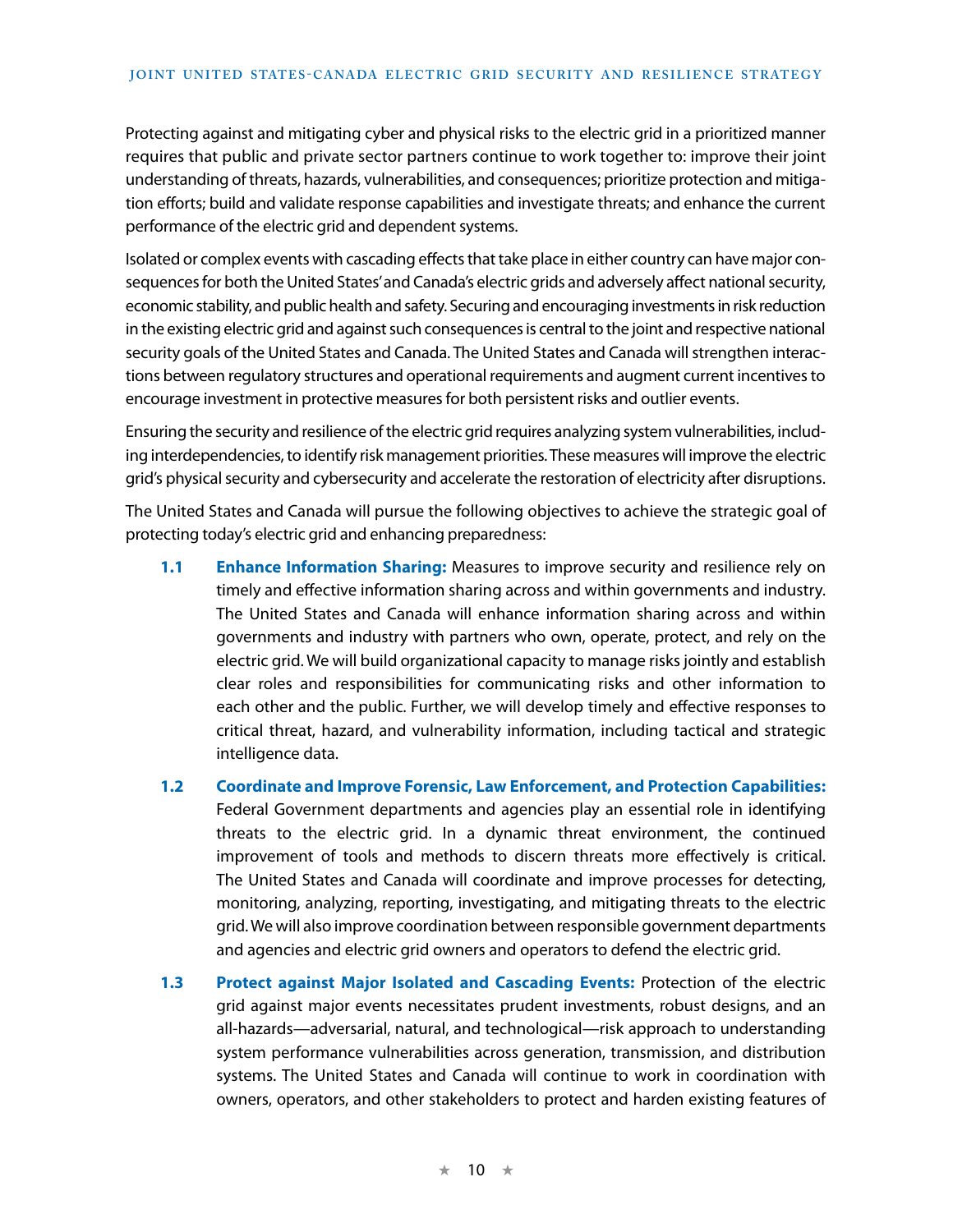the electric grid, to identify and mitigate system-wide criticalities, and to put in place measures that reduce system-wide risk. We will work with partners to develop guiding principles and technical means, including automated and manual approaches, to prevent cascading events, including blackouts.

- **1.4 Align Standards, Incentives, and Investments with Security Goals:** Investment planning for security and resilience measures necessitates a clear assessment of the potential value of the proposed investments and operating costs, and an alignment of those costs with regulatory processes and tools for prudent cost recovery, including tools for valuing security. The United States and Canada will jointly develop tools to connect security and resilience decision-making to infrastructure investment and financing and to improve the balance of investment in risk-reduction measures and response and recovery investments.
- **1.5 Understand and Mitigate Vulnerabilities from Interdependencies with Other Critical Infrastructure:** The U.S. and Canadian electric grid is a highly interdependent and complex system on which societal functions depend. Critical infrastructure sectors have grown increasingly reliant on continued grid operations. Likewise, in order to function, the electric grid increasingly depends on other infrastructure, such as the communications systems necessary for controlling electric grid systems. The United States and Canada will work with owners, operators, and other stakeholders to enhance monitoring of system-wide performance of the electric grid, improve forecasting and modeling of effects on dependent systems, and work through public-private partnerships to address vulnerabilities, including social vulnerabilities associated with dependence on the electric grid. We will enhance our understanding of how different demographic groups may be more vulnerable to disruptions. In addition, we will work with owners, operators, and other stakeholders to identify and mitigate both cyber and physical risks to and from the electric grid and other types of infrastructure, including electric grid interdependencies on water, natural gas, telecommunications, transportation, financial services, and national defense.

#### **2. Manage Contingencies and Enhance Response and Recovery Efforts**

The electric grid is composed of a highly diverse set of assets, systems, and functions, and is primarily owned and operated by the private sector in the United States or by provincial, territorial, investorowned, and municipal utilities in Canada. In part because of its complexity and physical size, the electric grid is vulnerable to disruptions from many types of hazards and threats. Enhancing response and recovery efforts depends on collaboration with all stakeholders. The Strategy sets out a shared approach for enhancing continuity and response capabilities, supporting mutual aid arrangements such as physical and cyber mutual assistance across a diverse set of stakeholders, understanding interdependencies, and expanding available tools for recovery and rebuilding. In the face of evolving physical threats, technological risks, cyber incidents, and natural hazards, the electric power industry has recognized the increased need for enterprise-level security and resilience by investing in response and recovery capabilities, including business continuity plans and assessments of the vulnerabilities of critical single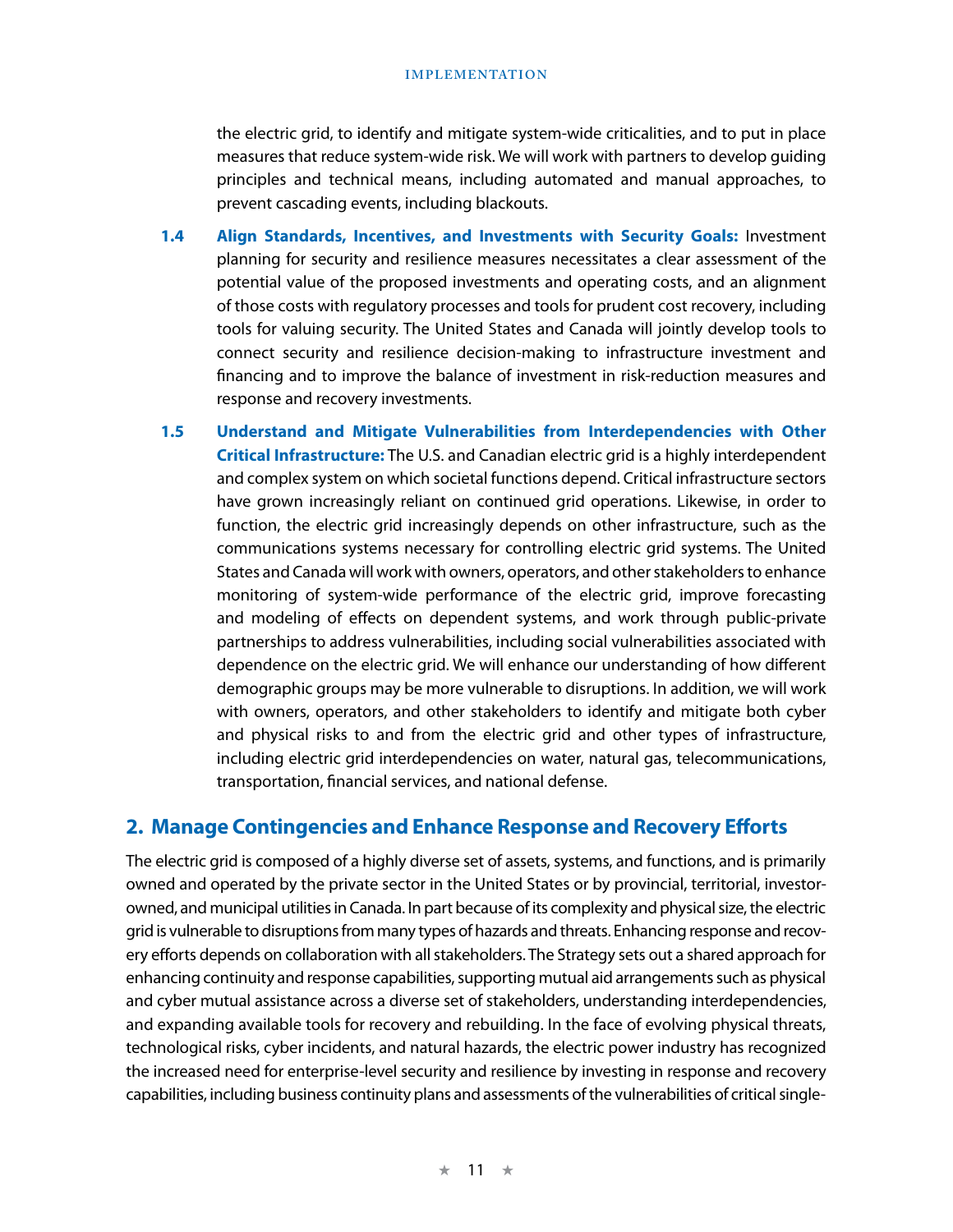point assets, such as power plants, and networked features, such as transmission lines and cyber systems. The United States and Canada will work with public and private partners, especially electric grid owners and operators, to manage contingencies and enhance response and recovery efforts more effectively. We will pursue the following objectives to achieve the strategic goal of managing contingencies and enhancing response and recovery efforts:

- **2.1 Improve Emergency Response and Continuity:** Improving the independent and joint abilities of the United States and Canada to respond to an emergency and to enhance continuity of operations is imperative to building a resilient, reliable, safe, and secure electric grid, a national priority vital to competitiveness, jobs, energy security, national security, and the clean energy future for the United States and Canada. The United States and Canada will improve the ability of the public and private sectors to respond to electric grid-related emergencies through enhancing capabilities to identify the location of the problem and re-route power around affected areas. We will improve the ability to assess the state of the electric grid by supporting research, development, and deployment of initiatives such as "smart grid" technology and of technological advances in electric grid monitoring. As a result, utilities can quickly and efficiently respond to power outages as well as improve business continuity when there are cyber incidents. These technologies will be designed to boost the efficiency of outage response teams and reduce utilities' operational costs by identifying where resources are needed to make repairs. The United States and Canada will also seek to encourage the expansion of public and private resources for response to and recovery from major power outages through electric grid modernization. Additional resources should include more robust equipment and systems, research and development for more resilient critical electric grid components, and hardening of assets. We will coordinate assistance programs as appropriate to encourage the public and private sectors to refine existing response and recovery plans, develop new ones, and conduct training and exercises to execute those plans.
- **2.2 Support Mutual Assistance for Recovering from Disruptions Caused by Physical and Cyber Threats:** The speed with which power systems can be restored after a disruption depends, in part, on the resources available for recovery. Utilities in the United States and Canada have a long history of providing mutual assistance in the event of disruptions through agreements, whereby requesting utilities typically reimburse responding companies on a cost-recovery basis. The United States and Canada will continue to explore organizational and regulatory options to enhance the effectiveness and efficiency of these mutual assistance groups, especially in instances of cross-border collaboration. We will encourage utilities to collaborate when there are cyber incidents by developing plans and capabilities, assigning roles, and developing procedures to respond.
- **2.3 Identify Dependencies and Supply Chain Needs During Emergencies:** Because the U.S. and Canadian electric grids are so interconnected, communities, businesses, and industries may not be fully aware of their reliance on an integrated electric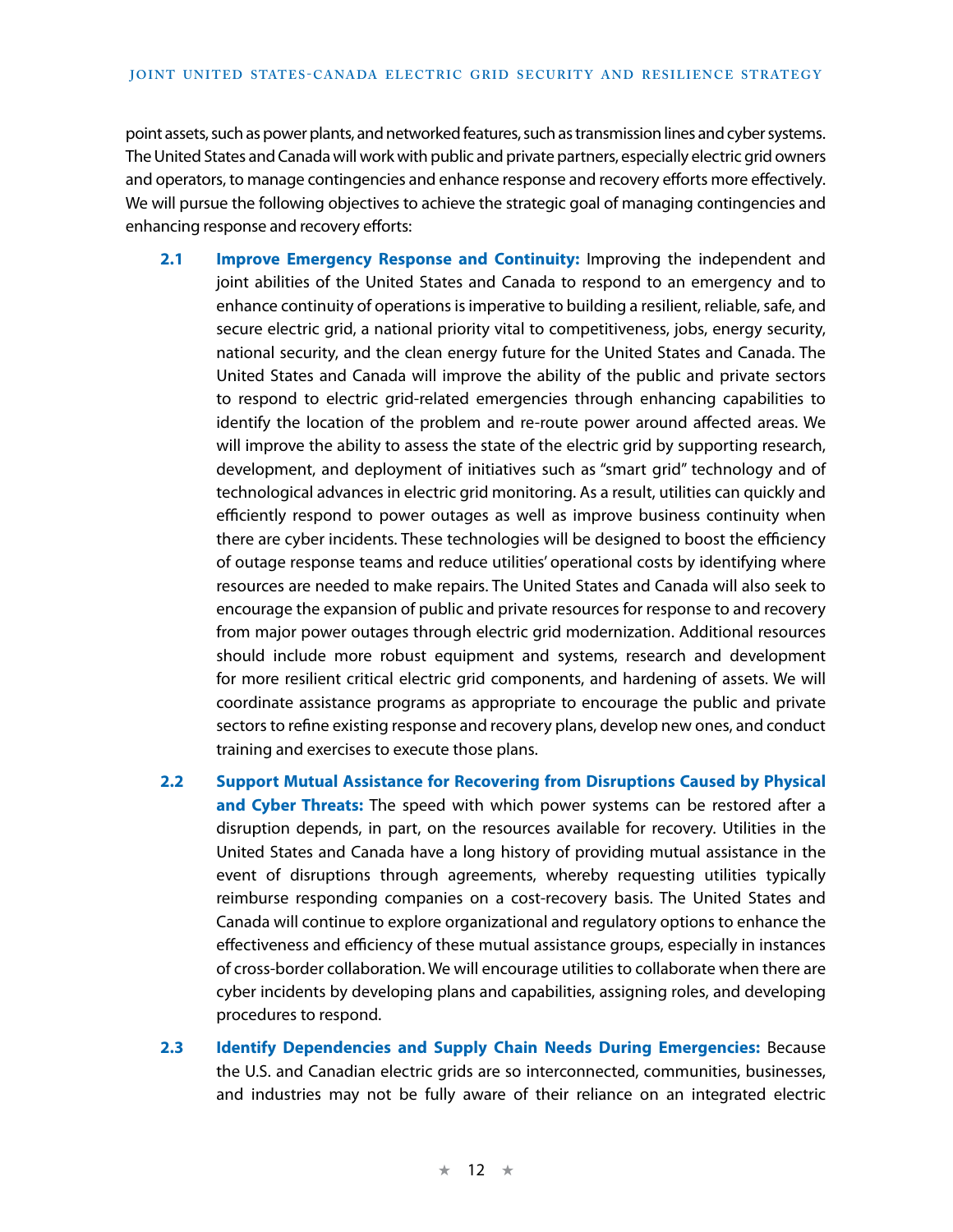grid infrastructure that depends on interconnected operations in both countries. Likewise, the operation of the electric grid depends on other infrastructure, such as communications, fuel, and water. The United States and Canada will continue to work together to model these complex relationships, to identify vulnerabilities and points of criticality, and to address the risks they pose. We will help provinces, states, and regions better understand their electric grid risks and assist them in adopting more effective resilience strategies through modeling and identifying supply chain vulnerabilities.

**2.4 Recover and Rebuild:** Recovery does not end immediately after power has been restored. Improvements in the electric grid that go beyond restoration of previously existing infrastructure are likely to need approval from state or provincial regulatory agencies that have the authority to determine whether rates may be raised or revenues used to cover improvements. The governments and partners of the United States and Canada will explore and study cost-effective proposals to improve resilience during reconstruction after disruptions, including the effects of climate change. We will also consider any regulatory changes that are recommended to cover the costs of these improvements.

#### **3. Build a More Secure and Resilient Future Electric Grid**

The United States and Canada are working to build a more secure and resilient electric grid that is responsive to a variety of threats, hazards, and vulnerabilities. To achieve this, the electric grid will need to be more flexible and agile, with an architecture into which new technologies may be readily incorporated. As the electric grid evolves, electric grid owners and operators are integrating a variety of approaches to risk management, including more diverse and distributed generation that could provide a more resilient and secure electric grid. Greater use of intermittent sources of power will elevate the role of energy storage systems and enable a more flexible system. In the future, the electric grid will likely draw on new combinations of generation, incorporate evolving energy storage and distribution systems, and accept new technologies, many of which are emerging much more rapidly than the electric grid technologies of the last century. Owners and operators will need to protect the electric grid from new and evolving risks, cyber threats in particular, that stem from such technologies. Utilities have varying levels of resources to make the investments necessary to meet their needs, so incentives that go beyond those provided for by current policy may be needed. In addition, global climate change will increasingly create new stresses to which the electric grid will need to adapt.

The electric grid gains reliability from the development and integration of new technologies, but technology also introduces new potential security vulnerabilities. Expanding networks of sensors are improving the amount, speed, and quality of data generated about the electric grid. With advanced computation and analytics, a more accurate picture of electric grid status is becoming available in real time, providing greater decision capabilities and more reliable automated responses to events. These changes also increase the number of vulnerabilities to cyber incidents. The United States and Canada will pursue the following objectives to achieve the strategic goal of building a more secure and resilient future grid: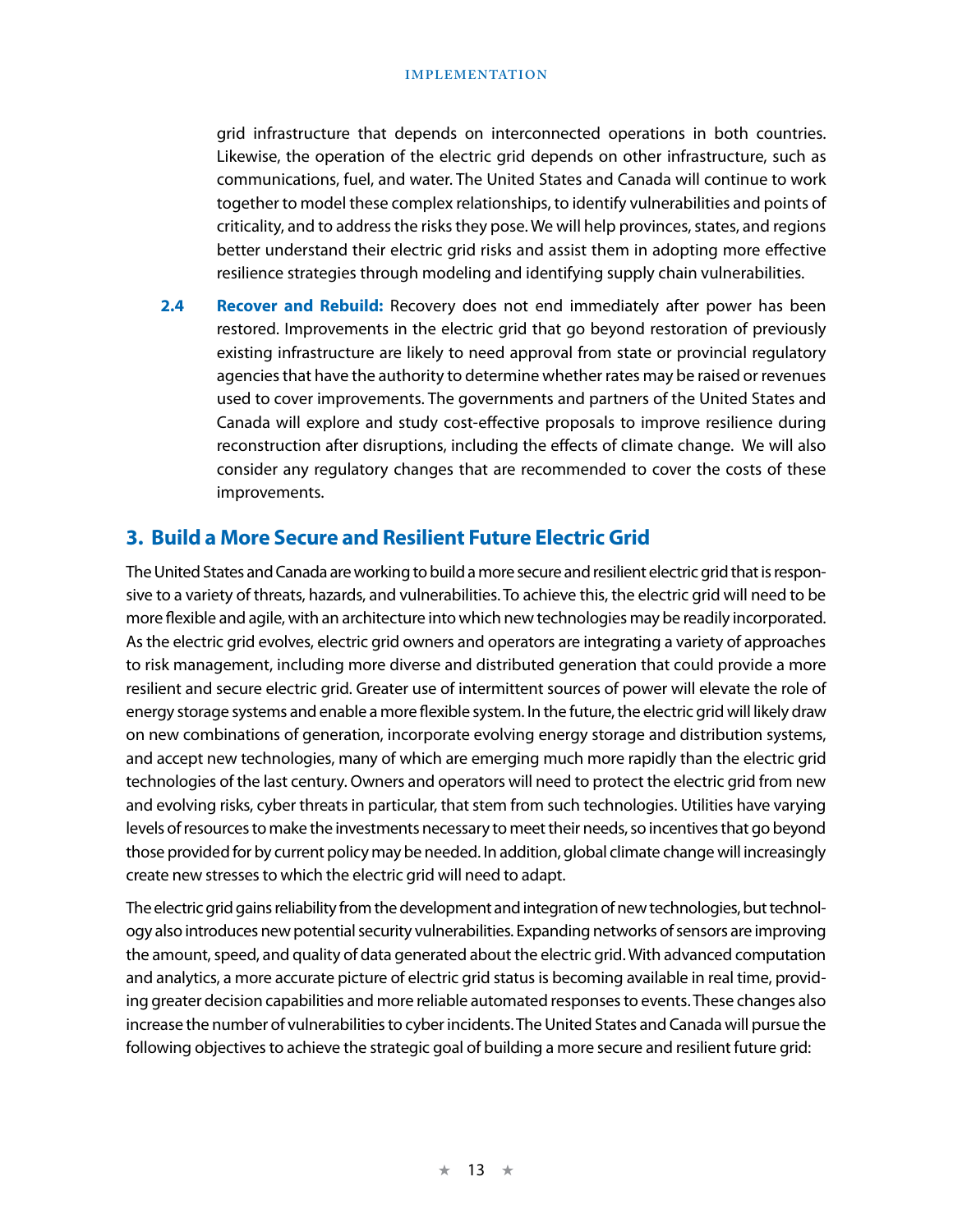- **3.1 Understand and Manage New and Evolving Risks from Electric Grid Technologies and Electric Grid Design:** The electric grid is encountering new and evolving risks that arise, in part, from the rapid growth of new technologies within and connected to the electric grid. As new sources of energy generation are increasingly incorporated into the electric grid, they drive adaptations in new technologies. In addition, impacts from increasingly severe weather events due to climate change, as well as space-weather and other high-impact events, create the requirement for continuous assessment and design improvements. To the extent possible, the United States and Canada will identify, understand, and address these emerging and evolving threats, hazards, and vulnerabilities. We will seek to ensure that continued integration of electric grid and information technology infrastructures is a security benefit despite any new challenges posed by enhanced integration.
- **3.2 Develop and Deploy Security and Resilience Tools and Technologies:** In the context of increased distributed generation, the United States and Canada will pursue the technological, institutional, and architectural evolution of the electric grid when it enhances security and resilience. The United States and Canada will work with partners to research, identify, develop, assess, and facilitate the adoption of new technologies where they will improve electric grid security and resilience, and we will explore whether alternative solutions are preferable where new technologies fail to improve security and resilience. The United States and Canada will also collaborate to reduce vulnerabilities to critical, hard-to-construct components like large power transformers by incorporating more robust advanced components and power electronics into next-generation equipment. To achieve an electric grid that is able to heal itself following major disruptions, we will work to develop a system where power flow can be quickly reconfigured, frequencies can be stabilized, and voltages can be controlled. The United States and Canada will identify, develop, and facilitate the adoption, where appropriate, of advanced system design tools to mitigate cyber threats in an increasingly decentralized electric system.
- **3.3 Integrate Security and Resilience into Planning, Investment, Policy Decision-Making, and Coordination Regarding Cross-Border Electric Grid Integration between the United States and Canada:** Utilities, electric grid operators, and government authorities in the United States and Canada have a long history of collaborating on planning for investments and regulatory policies related to crossborder electric grid integration. As the electric grid becomes more agile and multidirectional, and new threats like climate change evolve, institutions in the two countries will need to enhance their capabilities for quantitative risk analysis and modeling to characterize electric grid threats, hazards, and vulnerabilities more effectively; understand the consequences of loss-of-power events; and support risk-informed decisions. The United States and Canada will explore improved mechanisms to value prudent investments for security and resilience adequately and to harmonize security and reliability regulation with the evolving strategic environment for the electric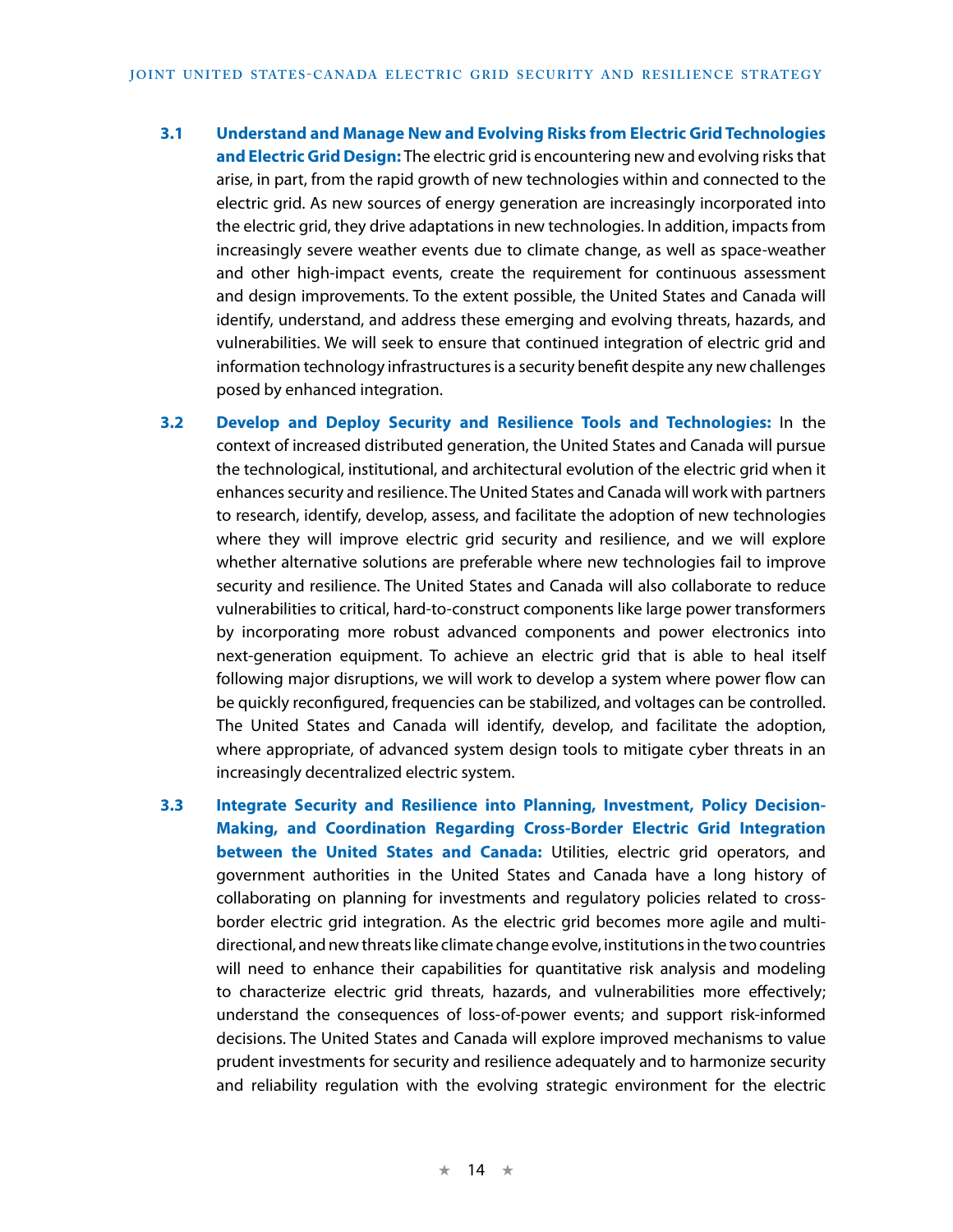grid. Where current processes are poorly aligned with the goal of improving electric grid security and resilience, we will identify the causes of misalignment and provide information for appropriate adjustments, including through cost recovery.

- **3.4 Understand and Mitigate Risks Posed by Climate Change:** As global temperatures rise, wildfires, drought, and high demand for electricity put stress on the energy infrastructure. Severe weather is a leading cause of power outage and fuel supply disruption. Climate change is projected to cause an increase in the frequency, duration, and intensity of many types of extreme weather. The United States and Canada will support research and innovation through new or existing initiatives that will make our electric grid more flexible and more efficient as we work toward a cleaner, more climate-resilient energy system.
- **3.5 Develop a Highly Skilled Workforce:** As the electric grid system evolves and new threats emerge, the United States and Canada, in coordination with industry and academia, will strive to advance the training and education of next-generation workers. We will work to address the gap created by the retirement of existing highly skilled workers, and we will also ensure awareness of future employment opportunities to prepare for work in this sector.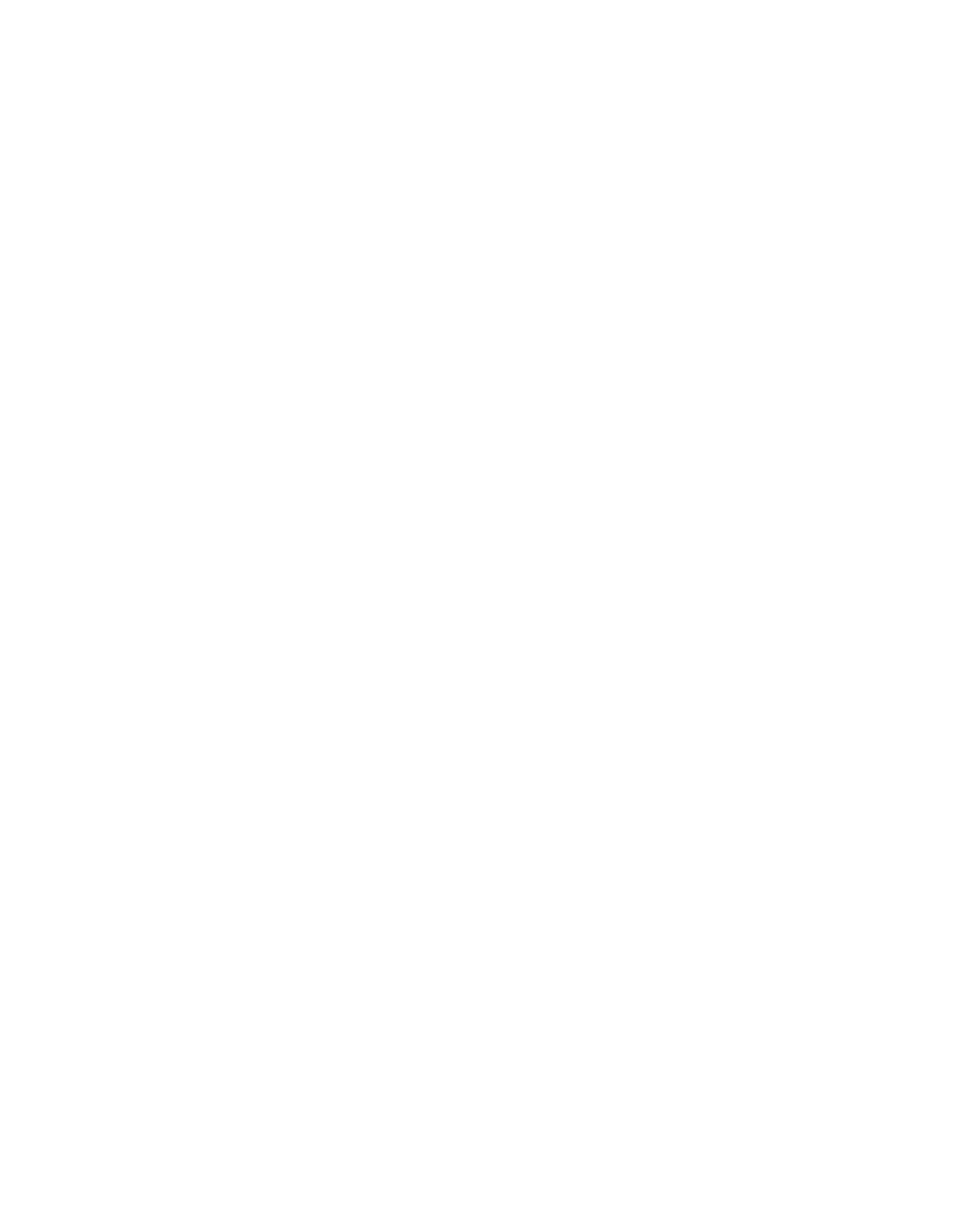## **Conclusion**

نكك

A robust, secure, and resilient electric grid is essential to serving the needs of the public in terms of health and safety, economic security, and national security. A physical incident, cyber incident, or natural event affecting the electric grid can be potentially catastrophic for the way of life in the United States and Canada. A security mechanism that works today may not be effective tomorrow—the ways and means of threats and hazards constantly change, whether by design of a cyber incident or through unpredicted climate trends. Electric grid stakeholders must prepare for disruptive events and continue to work to address the potential threats, hazards, vulnerabilities, and consequences in the systems they manage.

This joint Strategy is intended to protect against and mitigate risks by prompting development and implementation of U.S. and Canadian Action Plans. In accordance with these forthcoming Action Plans, Federal Government department and agencies will continue to work with utility owners and operators, as well as state, provincial, tribal/indigenous, territorial, and local governments, to maintain preparedness, obtain predictive information, and reduce vulnerabilities. Based on the significance of critical infrastructure, such as the electric grid, in broader national and economic security strategies, it is in the interest of both Federal Governments to ensure updates and adaptation to evolving and emerging risks. To fulfill the strategic vision for energy grid security and resilience, as the very nature of the electric grid itself continues to evolve, establishing and maintaining security measures for the U.S. and Canadian electric grids will continue to require significant dedication of resources from all participants. The electric grid transcends political and geographic boundaries, and its operations shift based on demand or availability of natural resources. Canada and the United States share responsibility for making every reasonable effort to fulfill our commitment to the electricity system of the 21st century.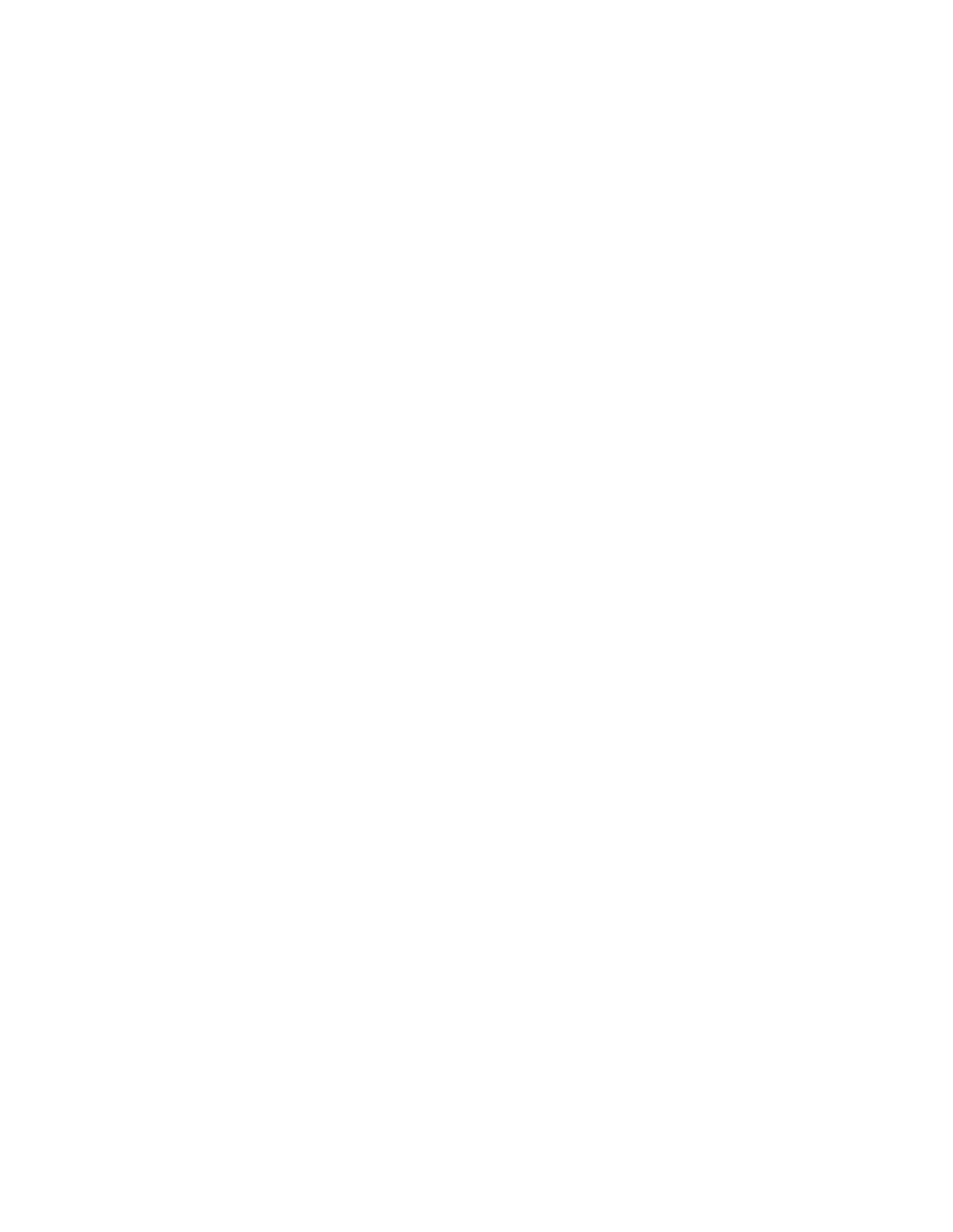# **Bibliography**

Department of Energy. Office of Electricity Delivery and Energy Reliability. *Insurance as a Risk Management Instrument for Energy Infrastructure Security and Resilience*. 2013.

Department of Homeland Security. "National Infrastructure Protection Plan." Last updated June 16, 2015.https://www.dhs.gov/national-infrastructure-protection-plan.

Executive Office of the President (EOP). "Principles for Federal Engagement in Standards Activities to Address National Priorities." EOP Memorandum M-12-08. January 17, 2012.

––––––––.*U.S. Open Data Action Plan*. Washington, DC: EOP, May 9, 2014.

Executive Order 13636. "Improving Critical Infrastructure Cybersecurity." February 12, 2013.

- Executive Order 13653. "Preparing the United States for the Impacts of Climate Change." November 1, 2013.
- Executive Order 13744. "Coordinating Efforts to Prepare the Nation for Space Weather Events." October 13, 2016.
- Federal Emergency Management Agency (FEMA). "Emergency Support Function 15: Standard Operating Procedures." Last updated August 21, 2014.
- ––––––––."National Planning Frameworks." Last updated March 19, 2015.[www.fema.gov/national](http://www.fema.gov/national-planning-frameworks)[planning-frameworks.](http://www.fema.gov/national-planning-frameworks)
- ––––––––. "National Preparedness Goal." Last updated March 19, 2015.[www.fema.gov/national](https://www.fema.gov/national-preparedness-goal)[preparedness-goal](https://www.fema.gov/national-preparedness-goal).

––––––––. "Whole Community." Last updated June 10, 2016. https://www.fema.gov/wholecommunity

––––––––.*A Whole Community Approach to Emergency Management: Principles, Themes, and Pathways for Action*. FDOC 104-008-1. December 2011.

- ICF International, "Electric Grid Security and Resilience: Establishing a Baseline for Adversarial Threats." June 2016.
- Office of Management and Budget (OMB). "Federal Participation in the Development and Use of Voluntary Consensus Standards and in Conformity Assessment Activities." OMB Circular A-119. Washington, DC: OMB, February 10, 1998.